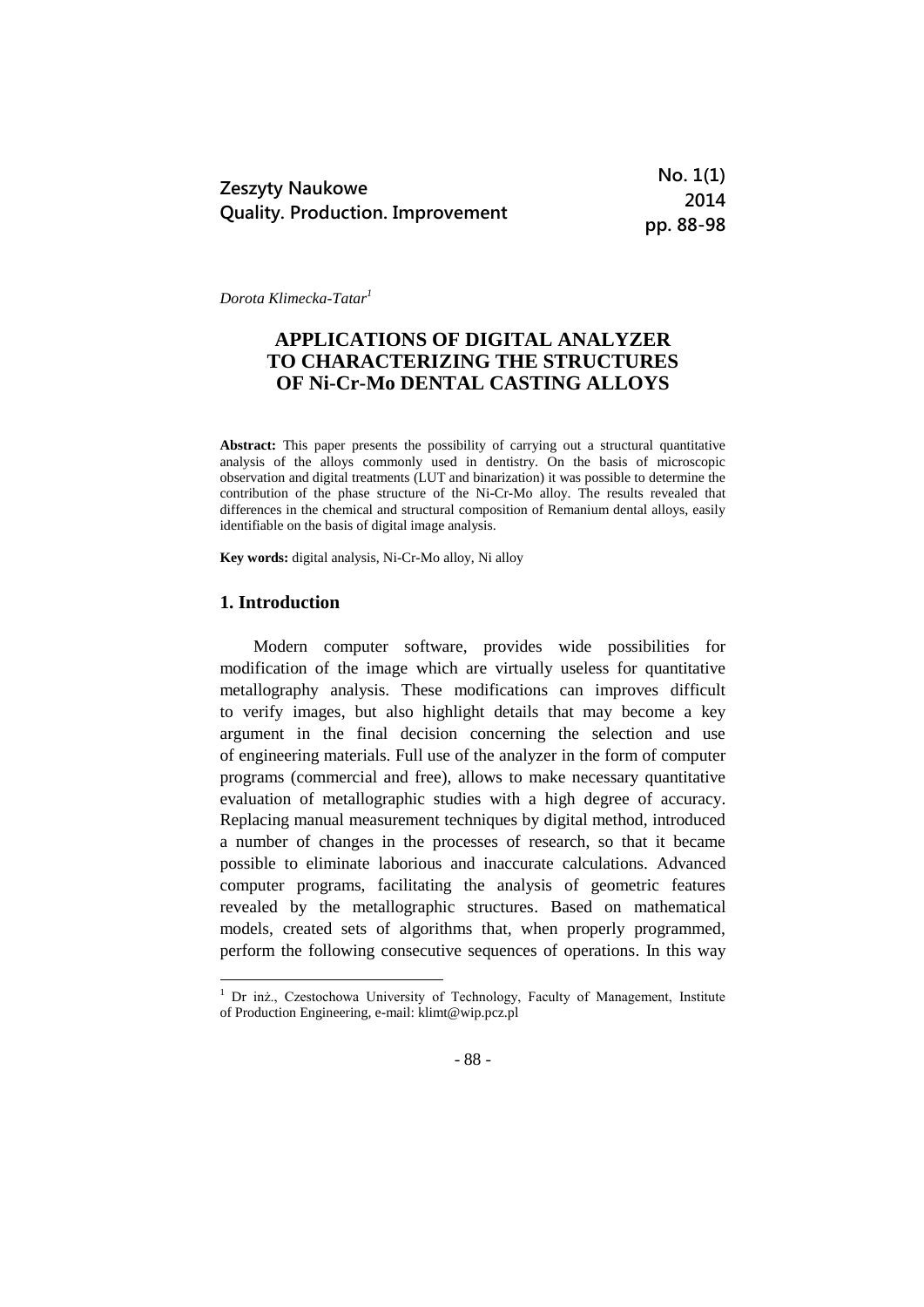|                                         | No. 1(1)  |
|-----------------------------------------|-----------|
| <b>Zeszyty Naukowe</b>                  | 2014      |
| <b>Quality. Production. Improvement</b> | pp. 88-98 |

computational efficiency is increased significantly.

This paper presents the method of digital analysis of the structure morphology of the Ni-Cr-Mo dental casting alloys and present differences in morphology based on the quantitative contribution of different phases. Such measurements provide a range of information on the possibilities and alloys designing (morphology and structure designing), which is extremely important when deciding on the selection of material use in the oral cavity of the patient. However, the results accurately reflect the facts of the imaged area is necessary to verify the converted image (digitized) with the original image.

# **2. Digital image analysis in metallography**

Image analysis is a very important field of material metallography examination. In the present, the concept of the image, there is a set of elements, which consist of a lot of radically differing objects. The main features affecting on their diversity is a technology of registration and image processing method. In materials science image analysis research focuses on the structures observed by: optical microscopes, electron microscopes, registration uses x-ray probe, mass spectroscopes, ultrasonic spectroscopes, etc.

Analysis of the information that is somehow hidden in the image is carried out in various ways. There are two main directions: qualitative analysis and quantitative analysis.

Research carried out under the account of qualitative analysis, used primarily to recognize objects on analyzed image, based on representing only a small part of material structure (WOJNAR L., KURZYDŁOWSKI K.J., SZALA J. 2002).

The purpose of quantitative analysis, first of all is getting data from the objects in the image, and present them in numerical form. Analyzing the image, there is a need to repeatedly count of objects, the number of which is very large. These objects usually have an irregular shape, which results in very large obstacles in their aggregation. The problem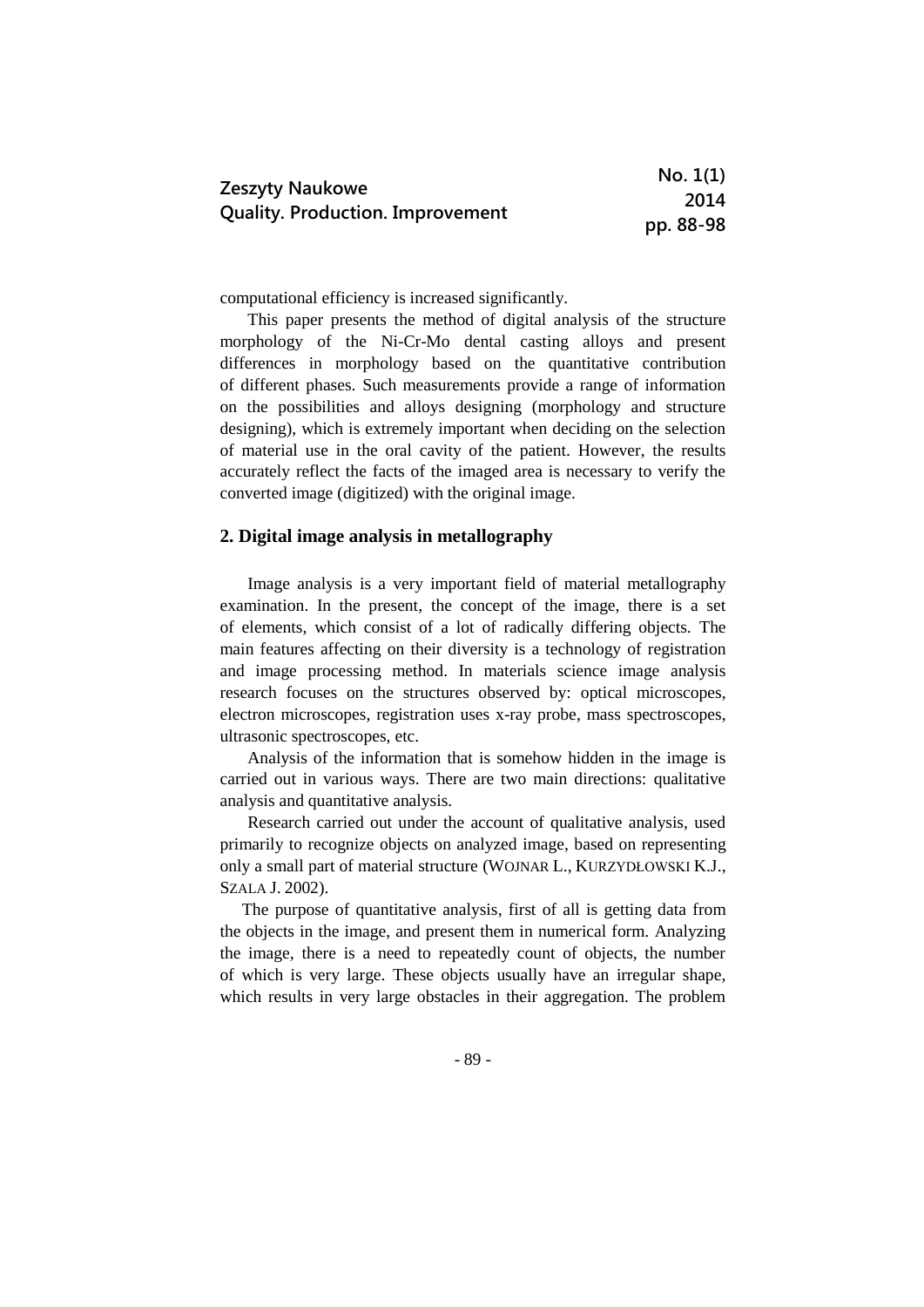|                                         | No. 1(1)  |
|-----------------------------------------|-----------|
| <b>Zeszyty Naukowe</b>                  | 2014      |
| <b>Quality. Production. Improvement</b> | pp. 88-98 |

also enhances the size of various types of objects, which digitally discernible difference between the largest and the smallest, can oscillate on a scale of 1: 16.000.000. In this analysis we are able to obtain data defining: the number of objects, their size, shape and location (WOJNAR L., KURZYDŁOWSKI K.J., SZALA J. 2002)

For a quantitative description of metallographic structure, in addition to the determination of numerical parameters, consists a number of preparatory procedures. They depend on a determining the appropriate measurement conditions, and proper preparation of downloads research materials. The stages of digital operations, should visualized the information to make possible to distinguish between appropriate structural systems, their shape, size, and object location. The appearance faithfully reproduce metallographic surface, is one of the most important operations needed for quantitative analysis (WOJNAR L., KURZYDŁOWSKI K.J., SZALA J. 2002, SZALA J. 2003)

#### **2.1. Image analysis technique**

A very important role before the start of the analysis is to ensure the high quality of registered image (high sharpness and contrast). If the image has only grayscale, or black and white, format takes the form of 8 bit. This is the number of possible shades for each one point (pixels). This number of gray levels is 255, whereas in the case of color images, this number increased to over 16 million. This is due to the occurrence of red, green and blue color called. RGB format. Each individual color has 8 bits, after the summation gives 24 bits corresponding to each pixel. The first steps of images processing is transforming bearing name of "*look-up tables*" shortly LUT (Fig. 9.1.b, Fig. 9.2). After their implementation changed the display mode of the image. The images were subjected to a series of changes aimed to improve and enhance the morphology of the structure (WOJNAR L., KURZYDŁOWSKI K.J., SZALA J. 2002, SZALA J. 2003).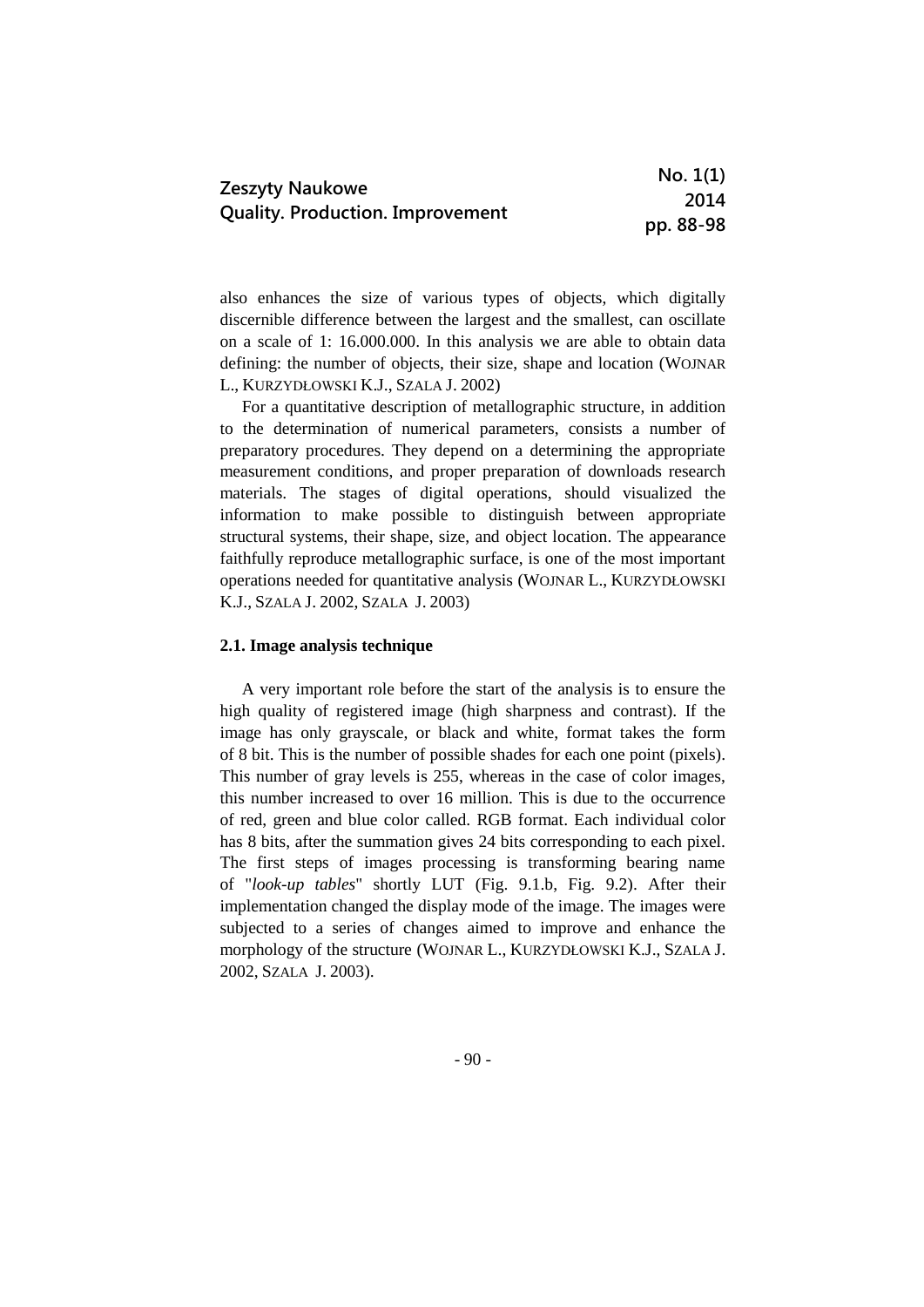|                                         | No. 1(1)  |
|-----------------------------------------|-----------|
| <b>Zeszyty Naukowe</b>                  | 2014      |
| <b>Quality. Production. Improvement</b> | pp. 88-98 |

#### **2.2. Binarization**

The aim of binary transformation is to eliminate all colors and shades, except for two base: white and black. This transformation is one of the most important and is necessary for proper image analysis, as only in this format the digital measurements can be used. Binarization can determine the change into zero-one system. This is an approach where a digital "0" is assigned to black, and "1" to white (Fig. 9.1c, Fig. 9.3). Filtration was carried out using the signals corresponding to the strengthening of the edge disclosure. It is one of the most important and also most difficult modification. There are a number of filters that can be used to specify the edges, among others: Prewitt filter, Robertsa filter (WOJNAR L., KURZYDŁOWSKI K.J., SZALA J. 2002, SZALA J. 2003).

#### **2.3. Digital measurements**

The objects counting is carried out by means of histogram digital analysis, which for each image, created individual record in the form of quantitative diagram. It allows you to specify the number of shades of all pixels, which the tonal range in the case of 32-bit images is very heterogeneous. However, these measurements are consistent and correct, necessary was appropriate image processing, and its transformation into binary form. However, these measurements are consistent and correct, if necessary image processing is leaded (transformation into binary form).

Measurement of binary histogram was the most important element of quantitative research. Its diagram presented data on the alignment of tones, which as the sum of object, divided by the surface area of the entire image, according to the formula (Table 9.1):

$$
\bar{a} = \frac{V_V}{N_A} \tag{1}
$$

where:

*ā –* averaged surface area,

 $V_V$  - volume of the object subjected to analysis,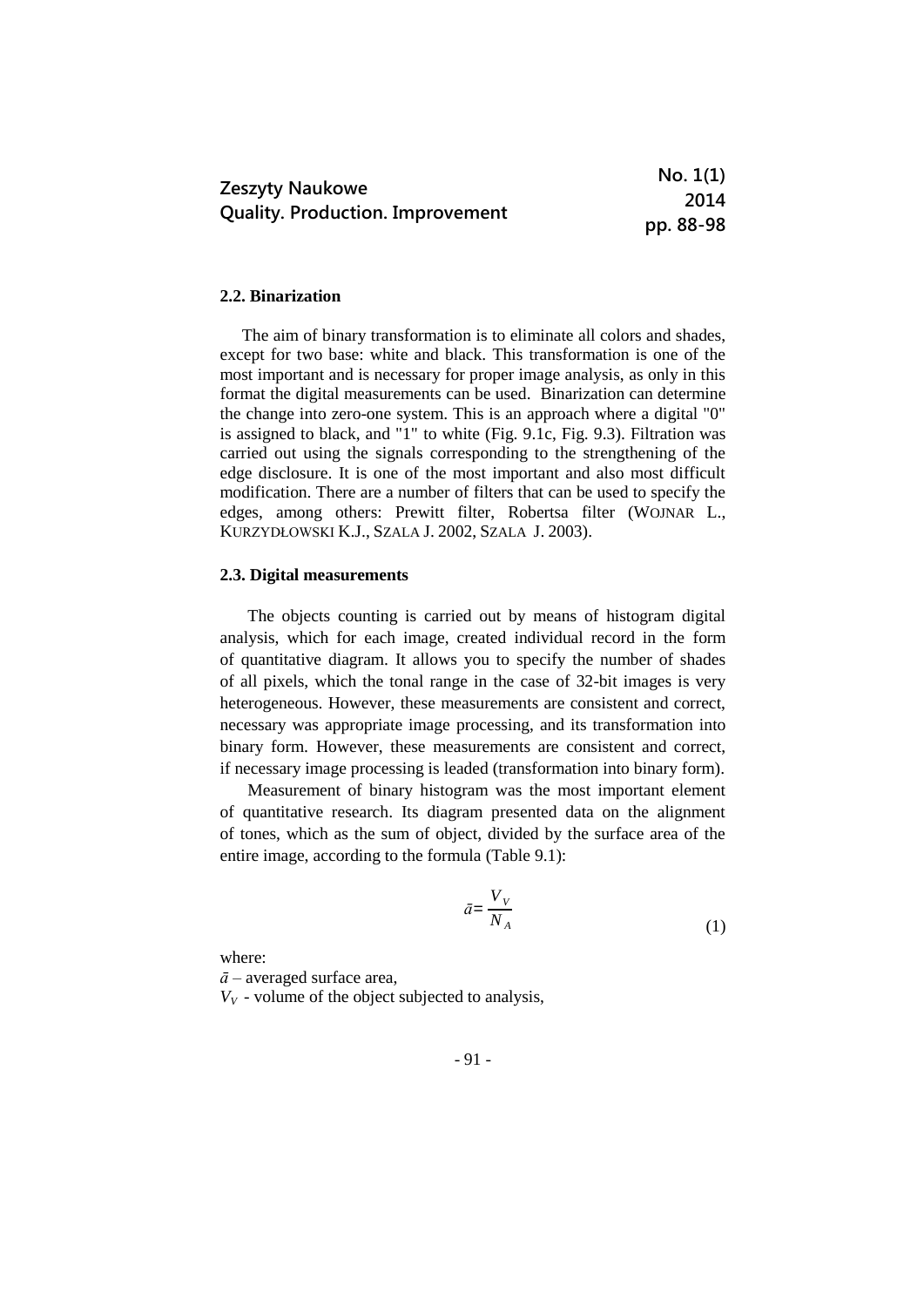|                                         | No. 1(1)  |
|-----------------------------------------|-----------|
| <b>Zeszyty Naukowe</b>                  | 2014      |
| <b>Quality. Production. Improvement</b> | pp. 88-98 |

*N<sup>A</sup> –* multiplicity of object.

## **3. The characteristic of Ni-Cr-Mo alloys structure**

Despite excellent properties of Ni-Cr-Mo alloys, about their suitability for use as biomaterial is not only biotolerant but also structure morphology. On the basis of experimental data (TURCHIAI P.E.A., KAUFMANB L., LIUC ZI-KUI 2006) it has been identified thermodynamic equilibrium phase system of Ni-Cr-Mo alloys composition similar to commercial alloy (named Remanium alloy) (WWW.DENTERUM.DE, RADOMSKA K., KLIMECKA-TATAR D. 2013, ORLICKI R., KŁAPTOCZ B. 2003, RADOMSKA K., KLIMECKA-TATAR D., JAGIELSKA-WIADEREK K. 2013, TURCHIAI P.E.A., KAUFMANB L., LIUC ZI-KUI 2006). Accordingly in the material structure above the 1250ºC temperature, only one stable phase, γ regular phase (face-center cubic - FCC) is present. It is estimated that around  $850^{\circ}$ C, the structure of an alloy containing  $~60\%$  Ni, can be still single-phase but depending on the presence of alloying elements in the structure another phase can be formed. During alloy cooling from 1250ºC temperature small inclusions in the form of carbides can be formed. It is also observed the formation of phases based on complex crystalline structures such as phase  $\sigma$ ,  $\mu$ , or P, having a significant impact on the overall mechanics of alloys and their corrosion resistance (PERRICONE M.J., DUPONT J.N. 2006).

Research confirms that in equilibrium state, at low temperatures, in all tested varieties Ni-Cr-Mo, should disclose the multiphase structure contains regular face-centered cubic structure  $\gamma$  (Ni rich), and one or two complex-type phase σ, μ, or P. Together with Ni-Cr-Mo alloy cooling γ-rich Ni phase is partly replaced by phases enriched in Mo and Cr (TURCHIAI P.E.A., KAUFMANB L., LIUC ZI-KUI 2006, KLIMECKA-TATAR D., JAGIELSKA-WIADEREK K. 2013, ORLICKI R., KŁAPTOCZ B. 2003).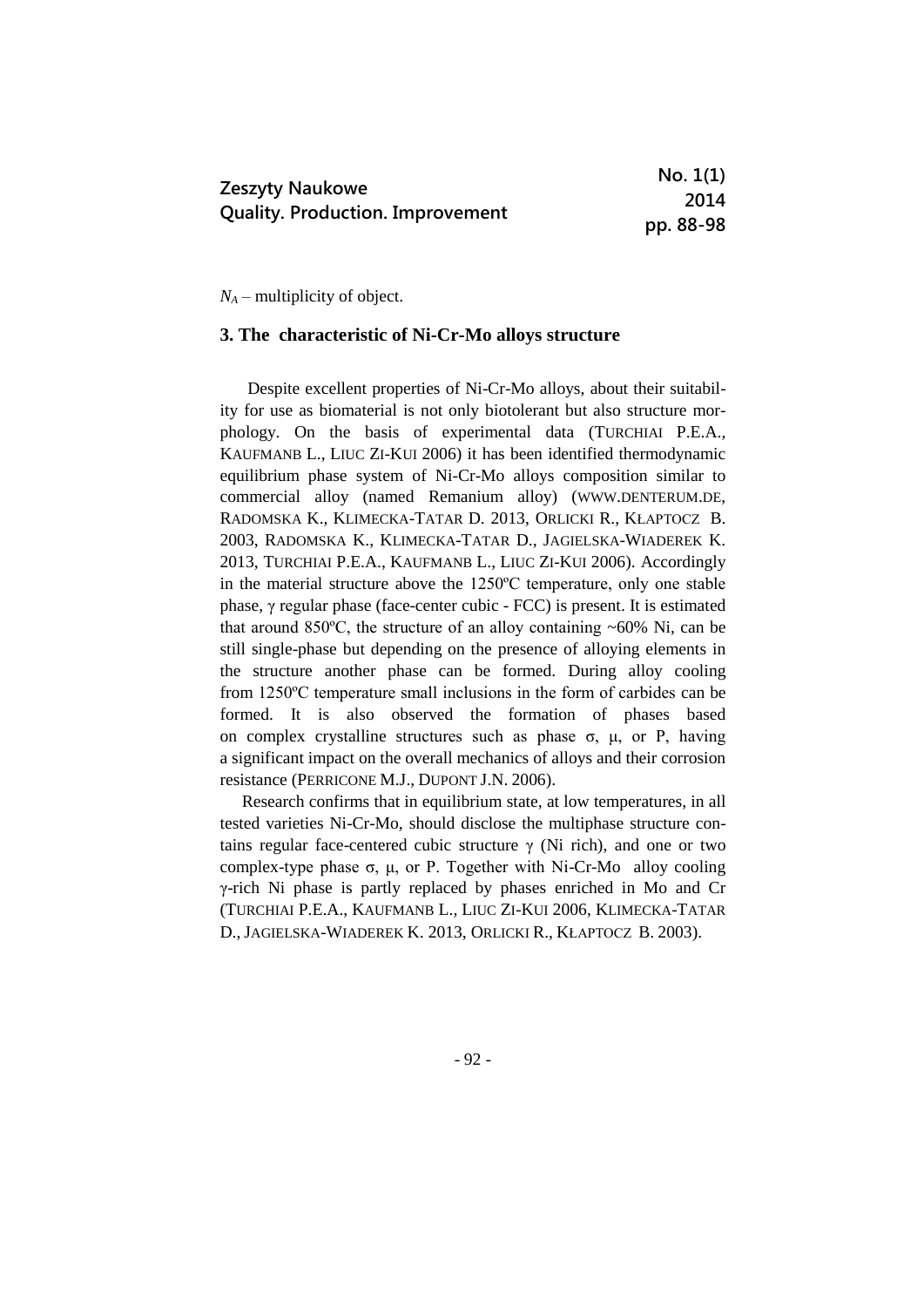| <b>Zeszyty Naukowe</b>                  | No. 1(1)  |
|-----------------------------------------|-----------|
| <b>Quality. Production. Improvement</b> | 2014      |
|                                         | pp. 88-98 |



*Fig. 1. The microstructure of the Remanium G (Ni-Cr-Mo) alloy: a) original image, b) after transformation LUC, c) after binarization.*

*Source: own study*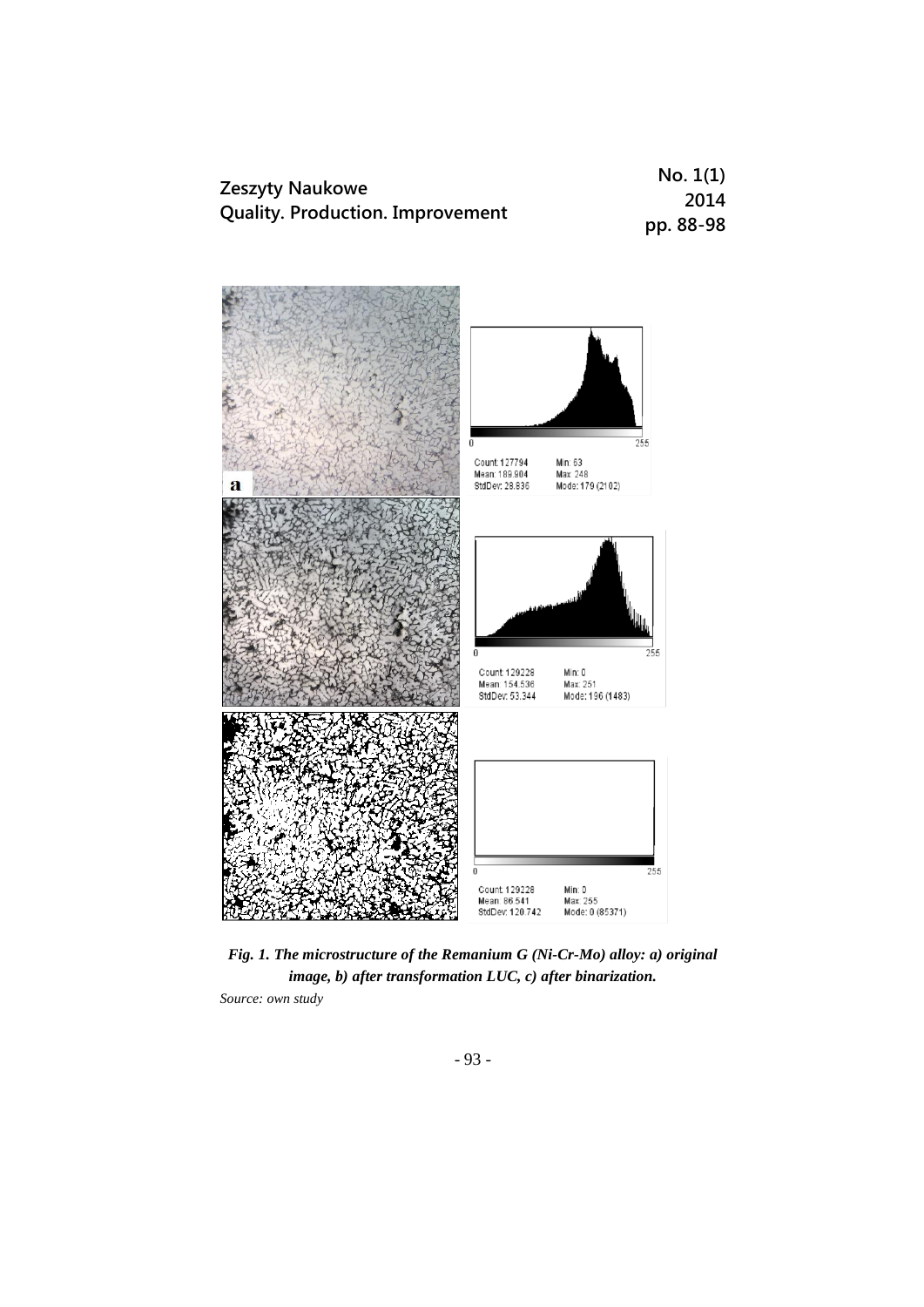| <b>Zeszyty Naukowe</b><br><b>Quality. Production. Improvement</b> | No. 1(1)  |
|-------------------------------------------------------------------|-----------|
|                                                                   | 2014      |
|                                                                   | pp. 88-98 |



*Fig. 2. Mictrostructure images of Ni-Cr-Mo alloys: a) Remanium G-soft 400x, b) Remanium CSe 400x – original images.*

*Source: own study*

a)

b)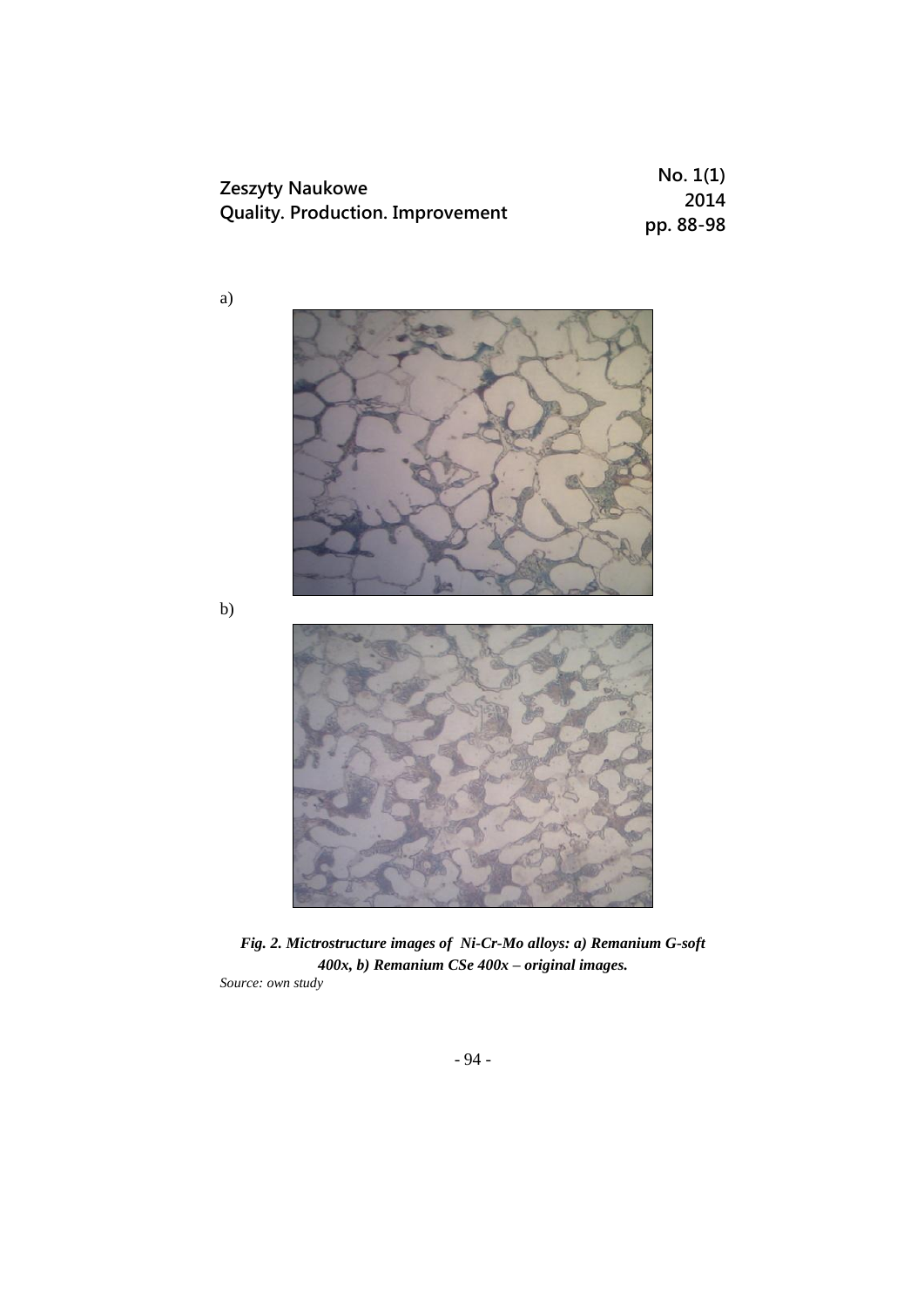| <b>Zeszyty Naukowe</b><br><b>Quality. Production. Improvement</b> | No. 1(1)  |
|-------------------------------------------------------------------|-----------|
|                                                                   | 2014      |
|                                                                   | pp. 88-98 |



*Fig. 3. Mictrostructure images of Ni-Cr-Mo alloys: a) Remanium G-soft 400x, b) Remanium CSe 400x – after LUT transformation Source: own study*

- 95 -

b)

a)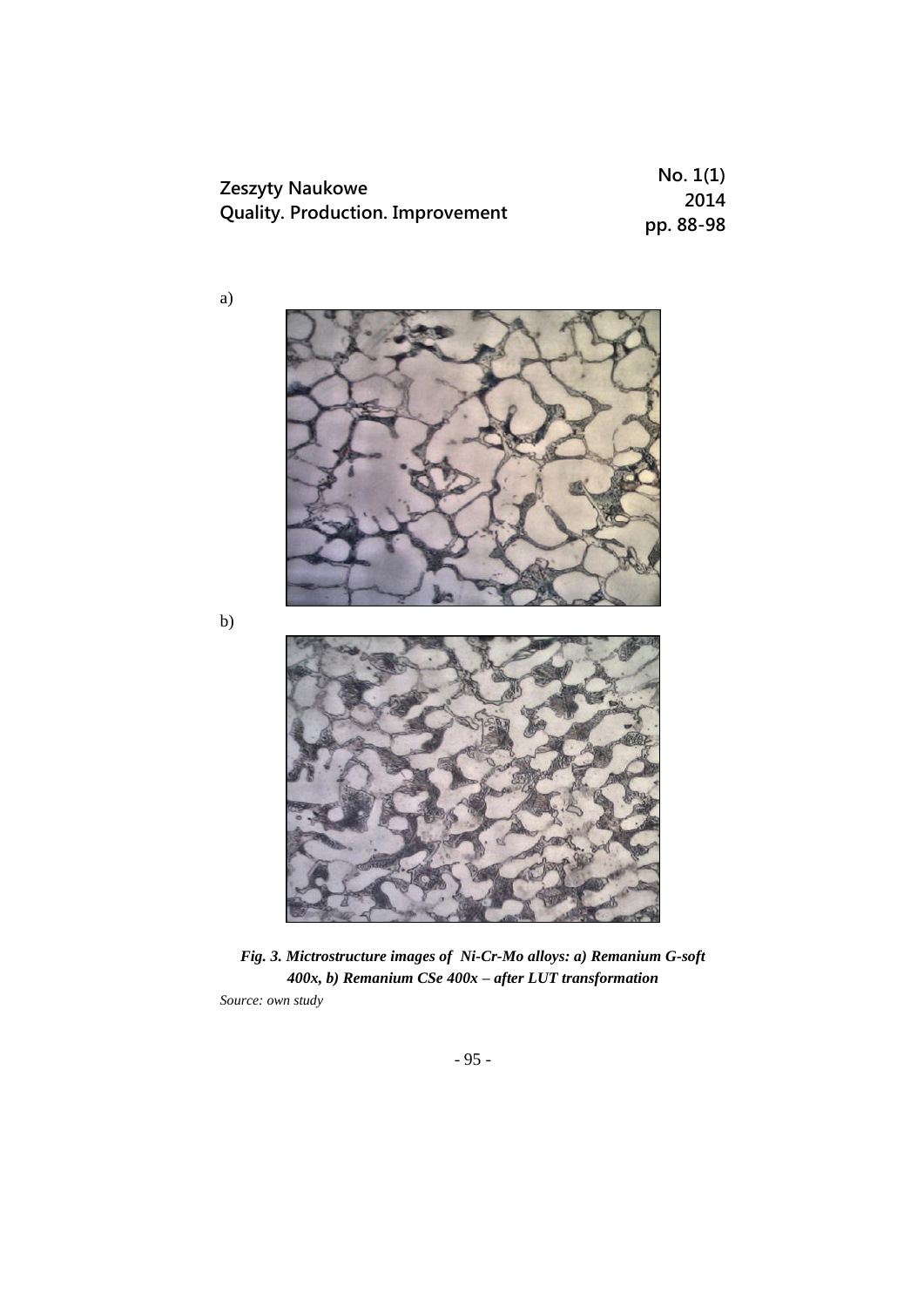| Zeszyty Naukowe<br><b>Quality. Production. Improvement</b> | No. 1(1)  |
|------------------------------------------------------------|-----------|
|                                                            | 2014      |
|                                                            | pp. 88-98 |

*Fig. 4. Mictrostructure images of Ni-Cr-Mo alloys: a) Remanium G-soft 400x, b) Remanium CSe 400x – after binarization*

*Source: own study*

a)

b)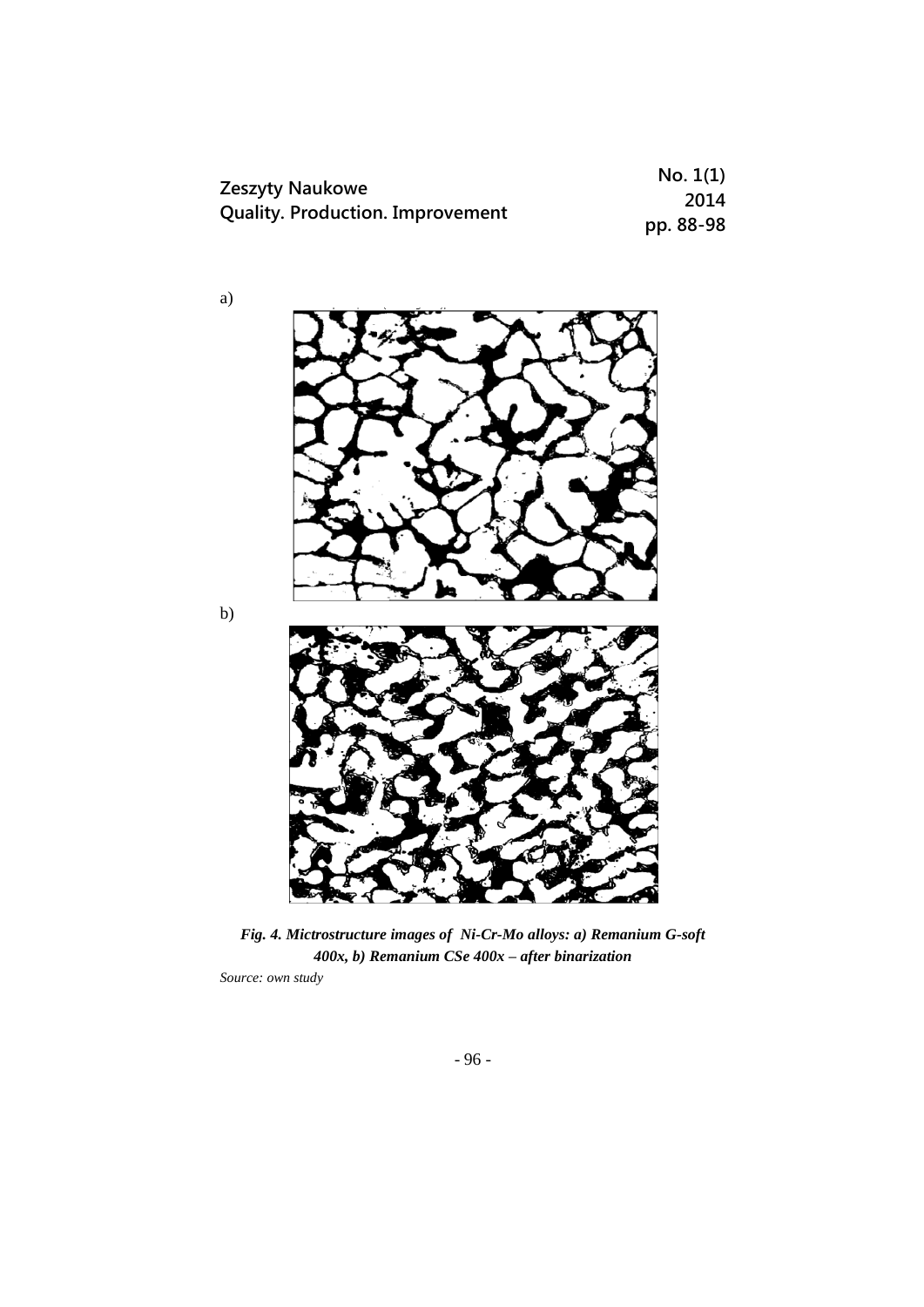|                                         | No. 1(1)  |
|-----------------------------------------|-----------|
| Zeszyty Naukowe                         | 2014      |
| <b>Quality. Production. Improvement</b> | pp. 88-98 |

Results obtained in the quantitative analysis on the Remanium G-soft and CSe alloys, in Table 1 were presented.

|                                | White $(0)$ | <b>Black</b> (255) | <b>Black</b><br>percentage, % |
|--------------------------------|-------------|--------------------|-------------------------------|
| Remanium<br>$G$ -soft $(400x)$ | 1070576     | 445024             | 29,36                         |
| Remanium<br>$G$ -soft $(100x)$ | 926387      | 589213             | 38,88                         |
| Remanium<br>CSe(400x)          | 933112      | 582488             | 38,43                         |
| Remanium<br>CSe(100x)          | 871920      | 643680             | 42.47                         |

*Table 9.1. The tonal distribution, the percentage of precipitates 255*

*Source: own study*

The studied images of has been subjected to a number of transformations, so that it was possible to scan every digital point into account the value assigned to one of the 255 shades of gray. To obtain correct results, the binarization process was conducted and all shades were standardized and then assigned to values of 0 or 255, respectively corresponding to white and black. Evidence of the correct binarization process is the lack of recognition of the program, any tone ranges from 1 to 254 Therefore, the results from the interval between the value ton 18 to 237 have been omitted.

## **4. Summary**

Demonstrated data, describe the important feature, which is the quantitative analysis (percentage value of  $\gamma$  phase, Ni-rich) of Ni-Cr-Mo alloys structures. An averaged participation of the Ni-rich phase in the structure in the alloy Remanium G-Soft is approx. 66%, while in Remanium CSe less than 60%. Based on the collected literature data, and